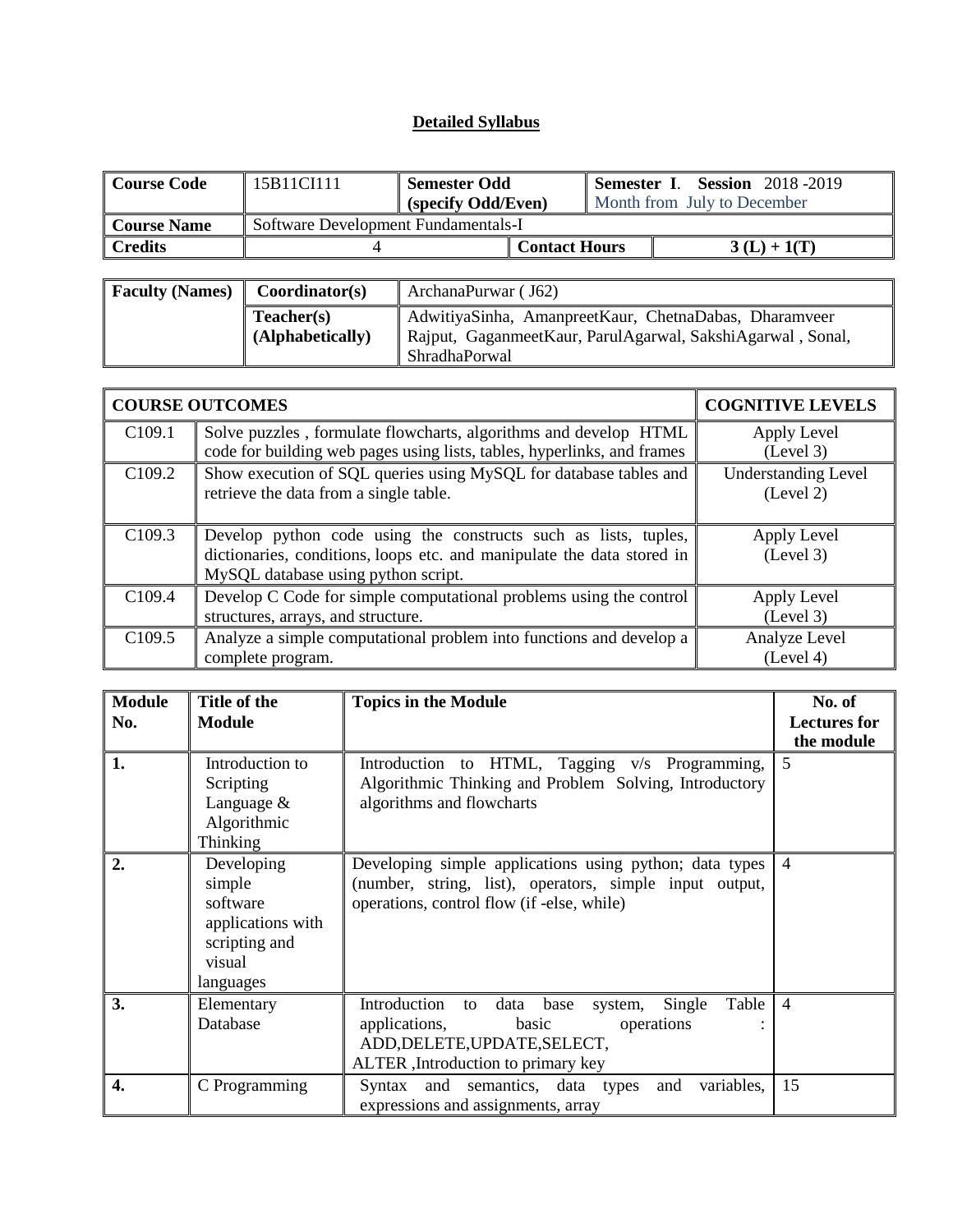|                            |                                                 | and struct, simple I/O, conditional and<br>iterative control structures<br>Programs on unit conversion, approximating the square root<br>of a number, finding the greatest common divisor, average,<br>sum, min, max of a list of numbers, common operations on<br>vector, matrix, polynomial, strings, programs for pattern<br>generation |    |
|----------------------------|-------------------------------------------------|--------------------------------------------------------------------------------------------------------------------------------------------------------------------------------------------------------------------------------------------------------------------------------------------------------------------------------------------|----|
| 5.                         | Functions<br>C<br>in<br>Programming             | Functions and parameter passing (numbers, , characters,<br>array, structure), recursion, e.g. factorial, Fibonacci,<br>Scope of variable                                                                                                                                                                                                   | 8  |
| 6.                         | Data base<br>connectivity using<br><b>MySQL</b> | Creating Web pages with Database connectivity<br>using MySQL                                                                                                                                                                                                                                                                               | 2  |
| 7.                         | Aspects of<br>numerical<br>computing            | Data representation, Understanding precision, accuracy,<br>error, Introduction to Scientific Computation                                                                                                                                                                                                                                   | 4  |
|                            |                                                 | <b>Total number of Lectures</b>                                                                                                                                                                                                                                                                                                            | 42 |
| <b>Evaluation Criteria</b> |                                                 |                                                                                                                                                                                                                                                                                                                                            |    |
| <b>Components</b>          |                                                 | <b>Maximum Marks</b>                                                                                                                                                                                                                                                                                                                       |    |
| T1                         |                                                 | 20                                                                                                                                                                                                                                                                                                                                         |    |
| T <sub>2</sub>             |                                                 | 20                                                                                                                                                                                                                                                                                                                                         |    |
|                            | <b>End Semester Examination</b>                 | 35                                                                                                                                                                                                                                                                                                                                         |    |
| TA                         |                                                 | 25                                                                                                                                                                                                                                                                                                                                         |    |
| <b>Total</b>               |                                                 | 100                                                                                                                                                                                                                                                                                                                                        |    |

|                | <b>Recommended Reading material:</b> Author(s), Title, Edition, Publisher, Year of Publication etc. (Text books, |  |  |  |  |
|----------------|------------------------------------------------------------------------------------------------------------------|--|--|--|--|
|                | Reference Books, Journals, Reports, Websites etc. in the IEEE format)                                            |  |  |  |  |
| 1.             | H. Cooper and H. Mullish, Jaico Publishing House. "Spirit of C", 4 <sup>th</sup> Edition, Jaico                  |  |  |  |  |
|                | Publishing House, 2006                                                                                           |  |  |  |  |
| 2.             | Herbert Schildt. "The Complete Reference C", $4th$ Edition, TMH, 2000                                            |  |  |  |  |
| 3.             | Brian W. Kernighan and Dennis M. Ritchie, "The C Programming Language", 2nd Edition,                             |  |  |  |  |
|                | Prentice-HallIndia, New Delhi, 2002                                                                              |  |  |  |  |
| 4.             | Peter Norton, "Introduction to Computers", 5th edition, Tata McGraw-Hill, Delhi., 2005.                          |  |  |  |  |
| $\overline{5}$ | Balaguruswamy, Programming in ANCI C", 2nd Edition, TMH, 2001.                                                   |  |  |  |  |
| 6.             | Ashok N. Kamthane, "Programming with ANSI and Turbo C", Pearson Education, Delhi, 2003                           |  |  |  |  |
| 7.             | Rajaraman V., "Fundamentals of Computer", 3rd Edition, Prentice-Hall India, New Delhi, 2005.                     |  |  |  |  |
|                | B. A. Forouzan, R. F. Gilberg "Computer Science: A Structured Programming Approach Using C", 2nd                 |  |  |  |  |
| 8.             | Edition, Thomson Press, New Delhi, 2006                                                                          |  |  |  |  |
|                | B. A. Forouzan, R. F. Gilberg "Computer Science: A Structured Programming Approach Using C", 2nd                 |  |  |  |  |
|                | Edition, Thomson Press, New Delhi, 2006                                                                          |  |  |  |  |
| 9              | AviSilberschatz, Henry F. Korth, and S. Sudarshan, "Database System Concepts", 6th edition,                      |  |  |  |  |
|                | McGraw-Hill, 2010.                                                                                               |  |  |  |  |
| 10.            | User manuals supplied by department for SQL and Python                                                           |  |  |  |  |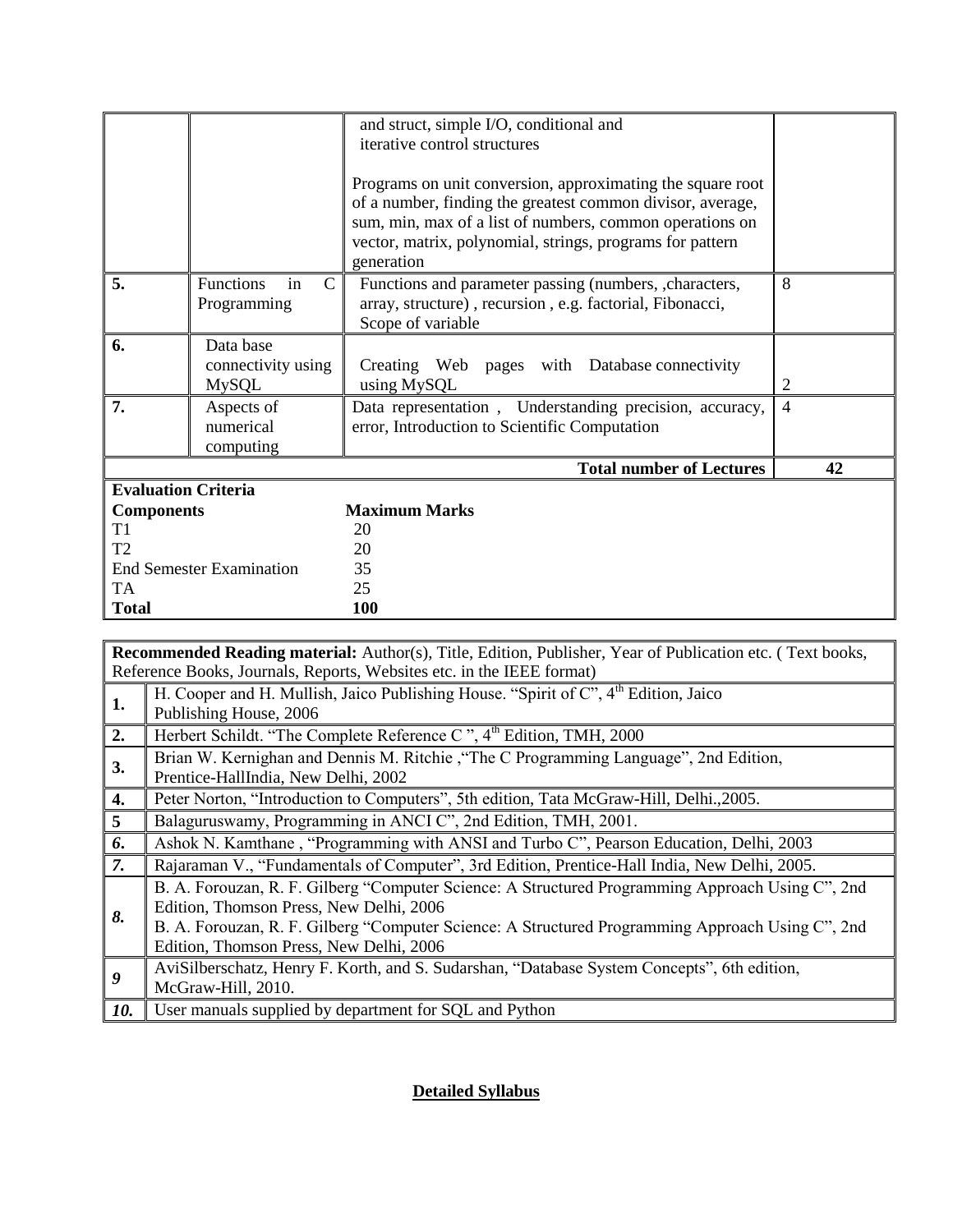### *Lecture-wise Breakup*

| Course Code    | 15B11PH111 | <b>Semester: Odd</b> |                      | <b>Semester: I. Session : 2018 -2019</b> |  |  |
|----------------|------------|----------------------|----------------------|------------------------------------------|--|--|
|                |            |                      |                      | Month from: July to December             |  |  |
| Course Name    | PHYSICS-1  |                      |                      |                                          |  |  |
| <b>Credits</b> |            |                      | <b>Contact Hours</b> |                                          |  |  |

| <b>Faculty (Names)</b>         | Coordinator(s) | R. K. Dwivedi & Suneet Kumar Awasthi                                                                                           |  |  |
|--------------------------------|----------------|--------------------------------------------------------------------------------------------------------------------------------|--|--|
| Teacher(s)<br>(Alphabetically) |                | Alok Pratap Singh Chauhan, Anuj Kumar, Anuraj Panwar, Anshu D.<br>Varshney, Bhubesh Chander Joshi, D. K. Rai, Dinesh Tripathi, |  |  |
|                                |                | Himanshu Pandey, Manoj Tripathi, Prashant Chauhan, S. C. Katyal,                                                               |  |  |
|                                |                | Vikas Malik                                                                                                                    |  |  |

|                    | <b>COURSE OUTCOMES</b>                                                                                                                       | <b>COGNITIVE LEVELS</b> |
|--------------------|----------------------------------------------------------------------------------------------------------------------------------------------|-------------------------|
| C101.1             | Recall the basic principles of physics related to optics, relativity,<br>quantum mechanics, atomic physics and thermodynamics.               | Remembering (C1)        |
| C <sub>101.2</sub> | Illustrate the various physical phenomena with interpretation<br>based on the mathematical expressions involved.                             | Understanding $(C2)$    |
| C <sub>101.3</sub> | Apply the concepts/principles to solve the problems related to<br>wave nature of light, relativity, quantum mechanics and atomic<br>physics. | Applying $(C3)$         |
| C <sub>101.4</sub> | Analyze and examine the solution of the problems using physical<br>and mathematical concepts involved.                                       | Analyzing (C4)          |

| <b>Module</b><br>No. | Title of the<br><b>Module</b> | <b>Topics in the Module</b>                                                                                                                                                                                                                                                                                                                                                                                                                                                                                                  | No. of<br><b>Lectures for</b><br>the module |
|----------------------|-------------------------------|------------------------------------------------------------------------------------------------------------------------------------------------------------------------------------------------------------------------------------------------------------------------------------------------------------------------------------------------------------------------------------------------------------------------------------------------------------------------------------------------------------------------------|---------------------------------------------|
| 1.                   | <b>Physical Optics</b>        | Analytical treatment of interference, Intensity distribution<br>of fringe system, Fresnel's Biprism, Newton's rings,<br>Michelson interferometer, Diffraction (limited to<br>Fraunhoffer class) from Single slit, double slit and<br>Diffraction<br>grating, Polarization, Phenomenological<br>understanding of Birefringence, Principles of use of uni-<br>axial crystals in practical polarizers, compensators and<br>wave plates, Production and analysis of completely<br>polarized light. Optical activity, Polarimeter | 15                                          |
| 2.                   | Relativity                    | Michelson-Morley experiment, Lorentz transformations,<br>Addition of velocities, Mass variation with velocity, Mass-<br>energy relation.                                                                                                                                                                                                                                                                                                                                                                                     | 5                                           |
| 3.                   | Radiation                     | Black body radiation, Wein's law, Rayleigh Jeans law,<br>Planck's law of radiation.                                                                                                                                                                                                                                                                                                                                                                                                                                          | 3                                           |
| $\overline{4}$ .     | Quantum<br>Mechanics          | Wave-particle duality, Compton scattering, Matter waves,<br>Heisenberg's uncertainty principle, Schrödinger wave<br>equation and its applications to the free particle in a box,<br>potential barrier and Harmonic oscillator.                                                                                                                                                                                                                                                                                               | 9                                           |
| 5.                   | <b>Atomic Structure</b>       | Origin of spectral lines, spin and orbital angular<br>momentum, Quantum numbers, Atoms in magnetic field,<br>Zeeman effect.                                                                                                                                                                                                                                                                                                                                                                                                  | 4                                           |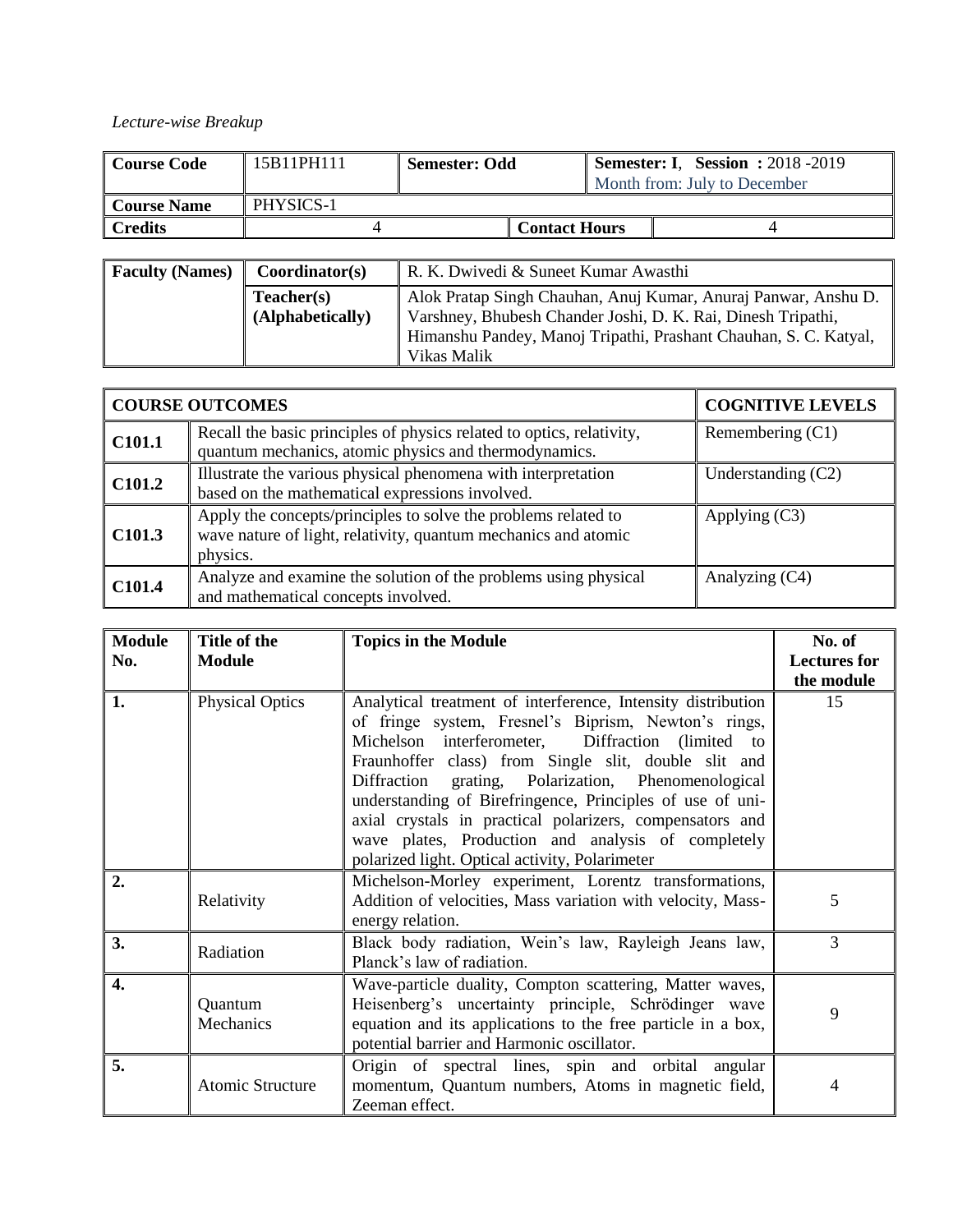| 6.                         | Thermodynamics                  | Review of the basic laws of thermodynamics, Entropy and<br>Clausius-Cleyperon equation. | 4  |
|----------------------------|---------------------------------|-----------------------------------------------------------------------------------------|----|
|                            |                                 | <b>Total number of Lectures</b>                                                         | 40 |
| <b>Evaluation Criteria</b> |                                 |                                                                                         |    |
| <b>Components</b>          |                                 | <b>Maximum Marks</b>                                                                    |    |
| T1                         |                                 | 20                                                                                      |    |
| T <sub>2</sub>             |                                 | 20                                                                                      |    |
|                            | <b>End Semester Examination</b> | 35                                                                                      |    |
| TA                         |                                 | 25 [2 Quiz (10 M), Attendance (10 M) and Cass performance $(5 M)$ ]                     |    |
| <b>Total</b>               |                                 | 100                                                                                     |    |

**Recommended Reading material:** Author(s), Title, Edition, Publisher, Year of Publication etc. ( Text books, Reference Books, Journals, Reports, Websites etc. in the IEEE format)

1. | A. K. Ghatak, *Optics*, Tata McGraw Hill.

**2.** E. Hecht, *Optics*, Pearson Education.

**3.** F. A. Jenkins and H. E. White, *Fundamentals of optics*, Tata McGraw Hill.

**4.** R. S. Sirohi, *Wave Optics*, Orient and Longman.

**5.** Reshnick, *Relativity*, New Age.

**6.** A. Beiser, *Concepts of Modern Physics*, Mc Graw Hill International.

**7.** Mark W. Zemansky, *Thermodynamics,*Tata McGraw Hill.

#### **Detailed Syllabus**

| <b>Course Code</b> | 18B15GE111                            | - Odd<br><b>Semester</b> |                      |                           |  | <b>Semester</b> Ist <b>Session</b> 2018-2019 |
|--------------------|---------------------------------------|--------------------------|----------------------|---------------------------|--|----------------------------------------------|
|                    |                                       | (specify Odd/Even)       |                      | Month from <b>January</b> |  |                                              |
| <b>Course Name</b> | <b>Engineering Drawing and Design</b> |                          |                      |                           |  |                                              |
| <b>Credits</b>     |                                       |                          | <b>Contact Hours</b> |                           |  | 3Hrs                                         |

| <b>Faculty (Names)</b> | Coordinator(s)                 | Rahul Kumar               |
|------------------------|--------------------------------|---------------------------|
|                        | Teacher(s)<br>(Alphabetically) | Deepak Kumar, Rahul Kumar |

| <b>COURSE OUTCOMES</b> |                                                                     | <b>COGNITIVE LEVELS</b> |  |
|------------------------|---------------------------------------------------------------------|-------------------------|--|
| CI178.1                | Recall the use of different instruments used in Engineering Drawing | Remembering             |  |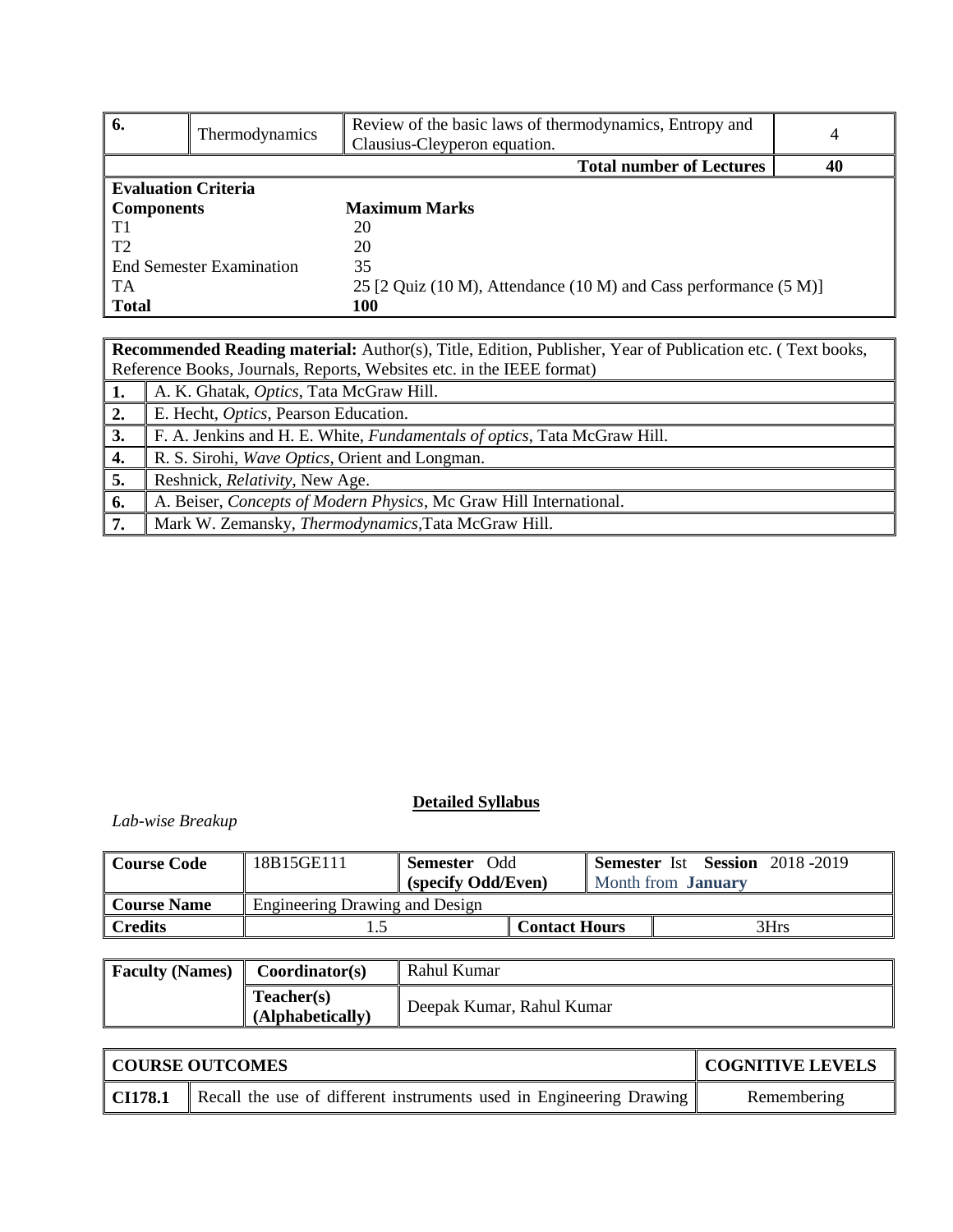|                  | and Importance of BIS and ISO codes.                                                                             | (Level I)                   |
|------------------|------------------------------------------------------------------------------------------------------------------|-----------------------------|
| $\vert$ C I178.2 | Illustrate various types of mathematical curves and scale.                                                       | Understanding<br>(Level II) |
| $\vert$ C I178.3 | Classify different types of projection and Construct Orthographic<br>projection of Point, Line, Plane and Solid. | Applying<br>(Level III)     |
| $\vert$ C I178.4 | Construct Isometric Projection and Conversion of Orthographic view<br>to Isometric view and vice-versa.          | Applying<br>(Level III)     |
| $\vert$ C I178.5 | Construct Engineering model in Drawing software(AutoCAD) and<br>Compare it with conventional drawing.            | Analyzing<br>(Level IV)     |

| <b>Module</b>                             | <b>Title of the Module</b>                                           | <b>List of Experiments</b><br>CO                                                                                                                                                        |                 |
|-------------------------------------------|----------------------------------------------------------------------|-----------------------------------------------------------------------------------------------------------------------------------------------------------------------------------------|-----------------|
| No.                                       |                                                                      |                                                                                                                                                                                         |                 |
| 1.                                        | Introduction to<br>Engineering<br>Drawing                            | Principles of Engineering Drawing and their<br>$\bullet$<br>significance, Usage of Drawing Instruments<br>CO <sub>1</sub><br>Single stroke Vertical and Inclined<br>Gothic<br>Lettering |                 |
| 2.                                        | <b>Conic Sections</b>                                                | Conic sections and Special Curves<br>$\bullet$                                                                                                                                          | CO <sub>2</sub> |
| 3.                                        | Orthographic<br>Projections                                          | Projection of Point<br>$\bullet$<br>Projection of Line<br>CO <sub>3</sub><br>Projection of Plane<br>$\bullet$                                                                           |                 |
| 4.                                        | Projections of<br><b>Regular Solids</b>                              | Projection of Solid having axis perpendicular to<br>$\bullet$<br>Principal Plane<br>Projection of Solid having axis inclined to<br>Principal Plane                                      | CO <sub>3</sub> |
| 5.                                        | Sections and<br>Sectional Views of<br><b>Right Angular</b><br>Solids | Section of Polyhedron Parallel to Principal plane<br>$\bullet$<br>Section of Polyhedron inclined to Principal plane<br>$\bullet$                                                        | CO <sub>3</sub> |
| 6.                                        | Isometric<br>Projections                                             | <b>Isometric View of Solids</b><br>$\bullet$                                                                                                                                            | CO <sub>4</sub> |
| 7.                                        | Overview of<br><b>Computer Graphics</b>                              | Demonstrating knowledge of theory of CAD<br>$\bullet$<br>software                                                                                                                       | CO <sub>5</sub> |
| 8.                                        | Annotations,<br>layering & other<br>functions                        | Draw a Solid structure using Layer command<br>$\bullet$                                                                                                                                 | CO <sub>5</sub> |
| <b>Evaluation Criteria</b>                |                                                                      |                                                                                                                                                                                         |                 |
| <b>Components</b>                         |                                                                      | <b>Maximum Marks</b>                                                                                                                                                                    |                 |
| TA (Attendance $+$ D2D)<br>$\mathbf{I}$ . |                                                                      | $60(10+50)$                                                                                                                                                                             |                 |
| Π.                                        | Mid Sem Exam                                                         | 20                                                                                                                                                                                      |                 |
| III.                                      | End Sem Exam                                                         | 20                                                                                                                                                                                      |                 |
| Total                                     |                                                                      | 100                                                                                                                                                                                     |                 |

|                                                                       | <b>Recommended Reading material:</b> Author(s), Title, Edition, Publisher, Year of Publication etc. (Text books, |  |  |
|-----------------------------------------------------------------------|------------------------------------------------------------------------------------------------------------------|--|--|
| Reference Books, Journals, Reports, Websites etc. in the IEEE format) |                                                                                                                  |  |  |
|                                                                       | 1. N.D. Bhatt, V.M. Panchal & P.R. Ingle, Engineering Drawing, Charotar Publishing House                         |  |  |
|                                                                       | 2. B. Agrawal & C.M. Agrawal, Engineering Graphics, TMH Publication                                              |  |  |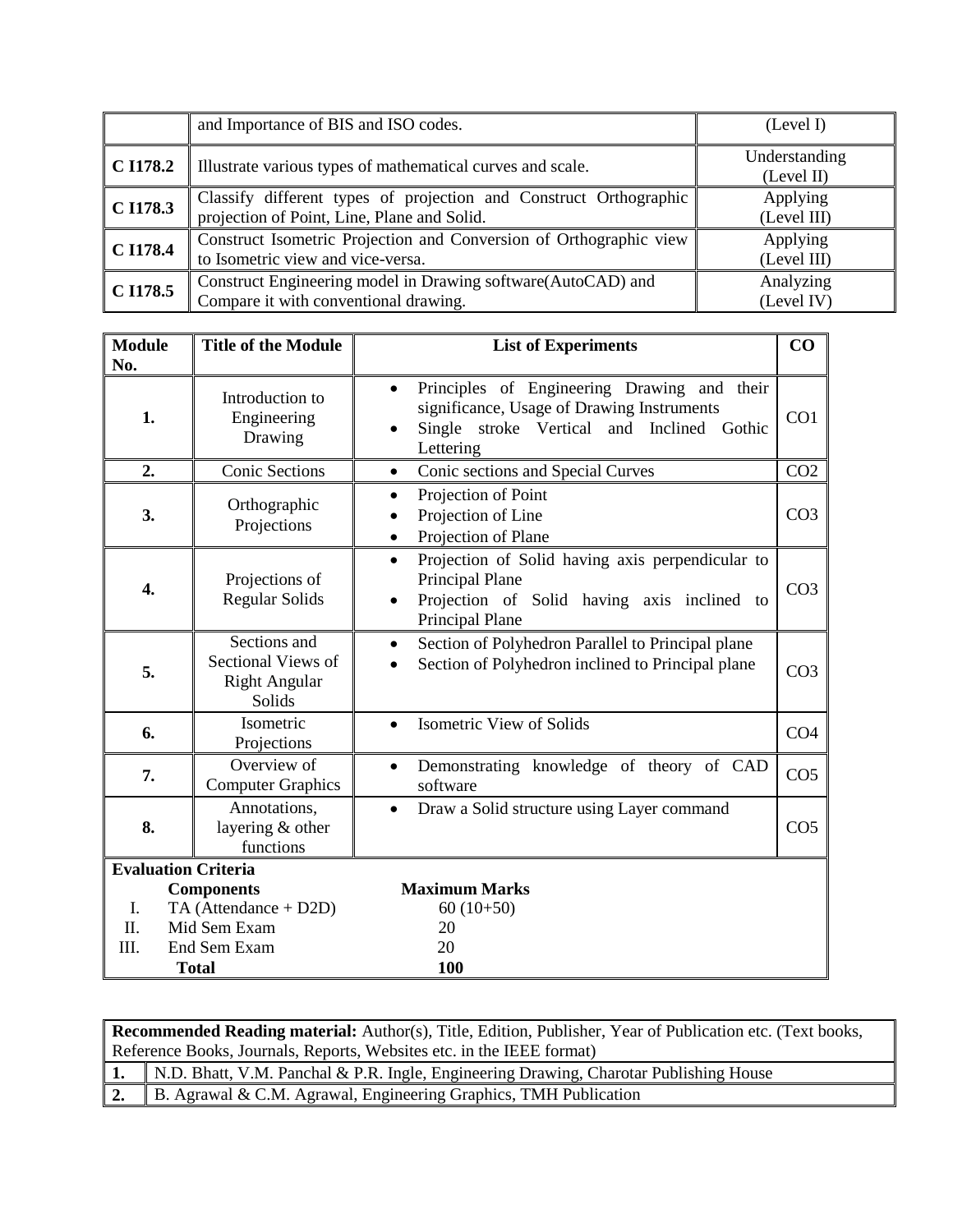| 3.         | K.L. Narayana & P. Kannaiah, Text book on Engineering Drawing, Scitech Publishers   |
|------------|-------------------------------------------------------------------------------------|
| $\vert 4.$ | M.B. Shah & B.C. Rana, Engineering Drawing and Computer Graphics, Pearson Education |

| <b>Course Code</b> | 15B17CI171                              | Semester : ODD     | <b>Semester</b> $1st$ | <b>Session</b> 2019 -2020          |
|--------------------|-----------------------------------------|--------------------|-----------------------|------------------------------------|
|                    |                                         | (specify Odd/Even) |                       | Month from <b>July to December</b> |
| <b>Course Name</b> | Software Development Fundamentals 1 Lab |                    |                       |                                    |
| <b>Credits</b>     |                                         |                    | <b>Contact Hours</b>  |                                    |

| <b>Faculty (Names)</b> | Coordinator(s)                 | Aditi Sharma & Sonal                                                                                                                                                                                                                                                                                                                                      |
|------------------------|--------------------------------|-----------------------------------------------------------------------------------------------------------------------------------------------------------------------------------------------------------------------------------------------------------------------------------------------------------------------------------------------------------|
|                        | Teacher(s)<br>(Alphabetically) | Amarjeet Kaur, Amarjeet Prajapati, Ankit Vidyarthi, Ankita<br>Wadhwa, Ashish Mishra, Bharat Gupta, Dhanlakhsmi, Dharmveer<br>Singh Rajpoot, Kirti Aggrawal, Mradula Sharma, Neetu Sardana,<br>Niyati Aggrawal, Parul Agarwal, Prashant Kaushik, Purtee Kohli,<br>Sakshi Agarwal, Sandeep Singh, Sarishty Gupta, Shardha Porwal,<br>Sherry Garg, Suma Dawn |

|                    | <b>COURSE OUTCOMES</b>                                                                                                                                                | <b>COGNITIVE LEVELS</b> |
|--------------------|-----------------------------------------------------------------------------------------------------------------------------------------------------------------------|-------------------------|
| C172.1             | Design HTML code for building web pages using lists, tables,<br>hyperlinks, and frames.                                                                               | Apply (level 3)         |
| C172.2             | Develop python programs for constructs such as lists, tuples,<br>dictionaries, conditions and loops using Python 3.6.                                                 | Apply(level 3)          |
| C172.3             | Design simple SQL queries using MySQL to create database tables and<br>Apply (level 3)<br>retrieve the data from a single table.                                      |                         |
| C <sub>172.4</sub> | Develop C programs for datatypes, expressions, conditional structure,<br>and iterative control structure and pattern generation using Code<br>Blocks and Virtual Lab. | Apply (level 3)         |
| C172.5             | Design C programs for array, structure, and functions using Code<br>Blocks and Virtual Lab.                                                                           | Apply (level 3)         |

| Module<br>Title of the<br>List<br>t of Experiments |  |
|----------------------------------------------------|--|
|----------------------------------------------------|--|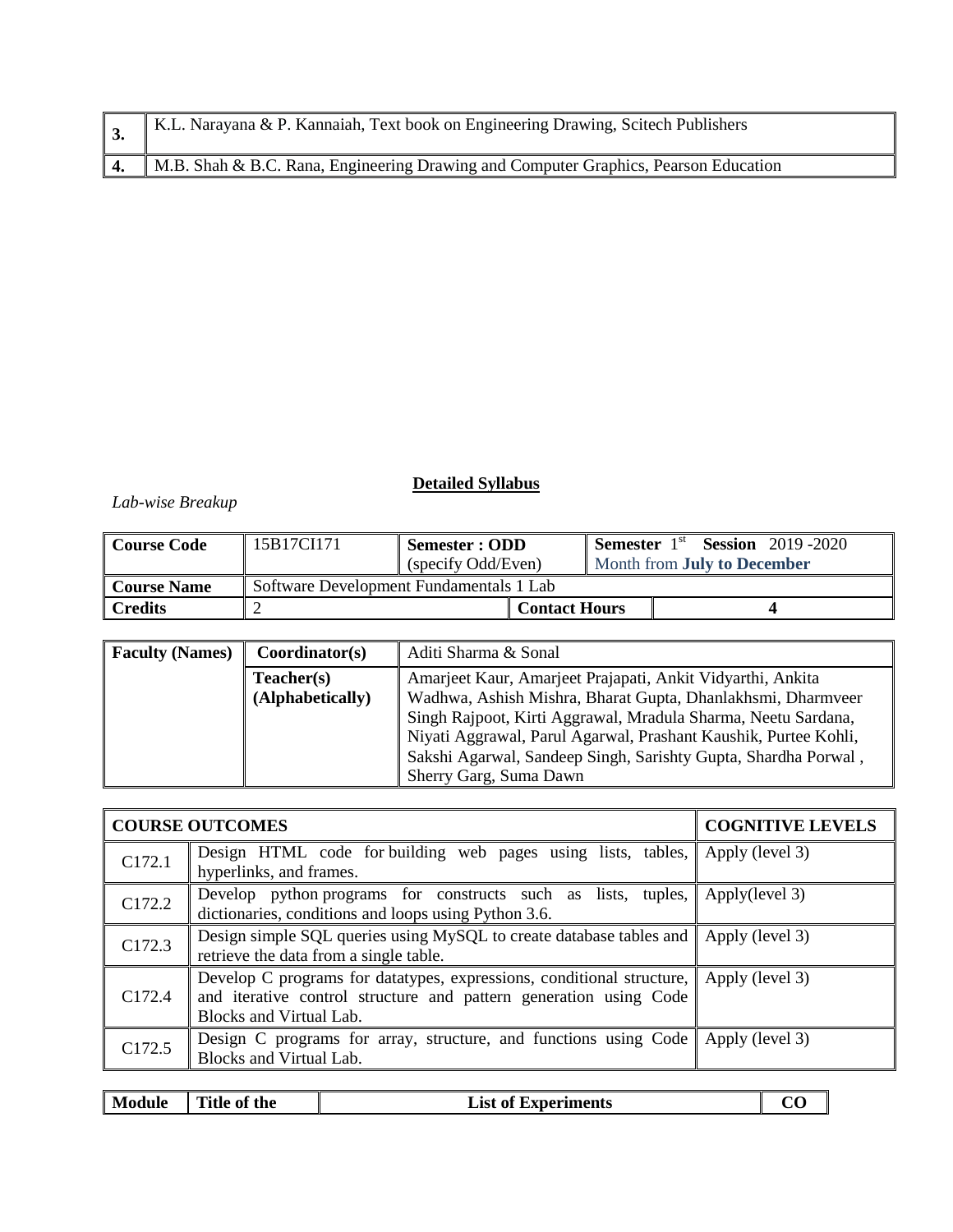| No.                        | <b>Module</b>   |                                                             |        |  |
|----------------------------|-----------------|-------------------------------------------------------------|--------|--|
| 1.                         | Introduction to | Experiments to create web pages using tags, lists, tables,  | C172.1 |  |
|                            | <b>HTML</b>     | frames, forms.                                              |        |  |
| 2.                         | Python          | Experiments to develop python programs using data types     | C172.2 |  |
|                            |                 | (number, string, list), operators, simple input output      |        |  |
|                            |                 | operations, control flow (if -else, while)                  |        |  |
| 3.                         | <b>MySQL</b>    | Experiments to create MySQL queries using operations like   | C172.3 |  |
|                            |                 | ADD, DELETE, UPDATE, SELECT                                 |        |  |
| 4.                         | C Programming   | Experiments to develop C programs using datatypes,          | C172.4 |  |
|                            | $(Part-1)$      | expressions, conditional structure (if-else), and iterative |        |  |
|                            |                 | control structure (do-while, while, for).                   |        |  |
| 5.                         | C Programming   | Experiments to develop C programs using for array,          | C172.5 |  |
|                            | $(Part-2)$      | structure, and functions.                                   |        |  |
| <b>Evaluation Criteria</b> |                 |                                                             |        |  |
| <b>Components</b>          |                 | <b>Maximum Marks</b>                                        |        |  |
| Evaluation 1               |                 | 15                                                          |        |  |
| Lab Test 1                 |                 | 20                                                          |        |  |
| Evaluation 2               |                 | 20                                                          |        |  |
| <b>Evaluation 3</b>        |                 | 15                                                          |        |  |
| Lab Test 2                 |                 | 20                                                          |        |  |
| TA                         |                 | 10                                                          |        |  |
| <b>Total</b>               |                 | 100                                                         |        |  |

|     | <b>Recommended Reading material:</b> Author(s), Title, Edition, Publisher, Year of Publication etc. (Text books,<br>Reference Books, Journals, Reports, Websites etc. in the IEEE format) |
|-----|-------------------------------------------------------------------------------------------------------------------------------------------------------------------------------------------|
| 1.  | H. Cooper and H. Mullish, Jaico Publishing House. "Spirit of C", 4th Edition, Jaico Publishing House,<br>2006                                                                             |
| 2.  | Herbert Schildt. "The Complete Reference C", 4th Edition, TMH, 2000                                                                                                                       |
| 3.  | Brian W. Kernighan and Dennis M. Ritchie, "The C Programming Language", 2nd Edition, Prentice-Hall<br>India, New Delhi, 2002                                                              |
| 4.  | Peter Norton, "Introduction to Computers", 5th edition, Tata McGraw-Hill, Delhi., 2005.                                                                                                   |
| 5.  | Balaguruswamy, Programming in ANCI C", 2nd Edition, TMH, 2001.                                                                                                                            |
| 6.  | Ashok N. Kamthane, "Programming with ANSI and Turbo C", Pearson Education, Delhi, 2003                                                                                                    |
| 7.  | B. A. Forouzan, R. F. Gilberg "Computer Science: A Structured Programming Approach<br>Using C", 2nd Edition, Thomson Press, New Delhi, 2006.                                              |
| 8.  | https://www.w3schools.com/html/                                                                                                                                                           |
| 9.  | https://www.w3schools.com/sql/                                                                                                                                                            |
| 10. | https://www.w3schools.com/python/                                                                                                                                                         |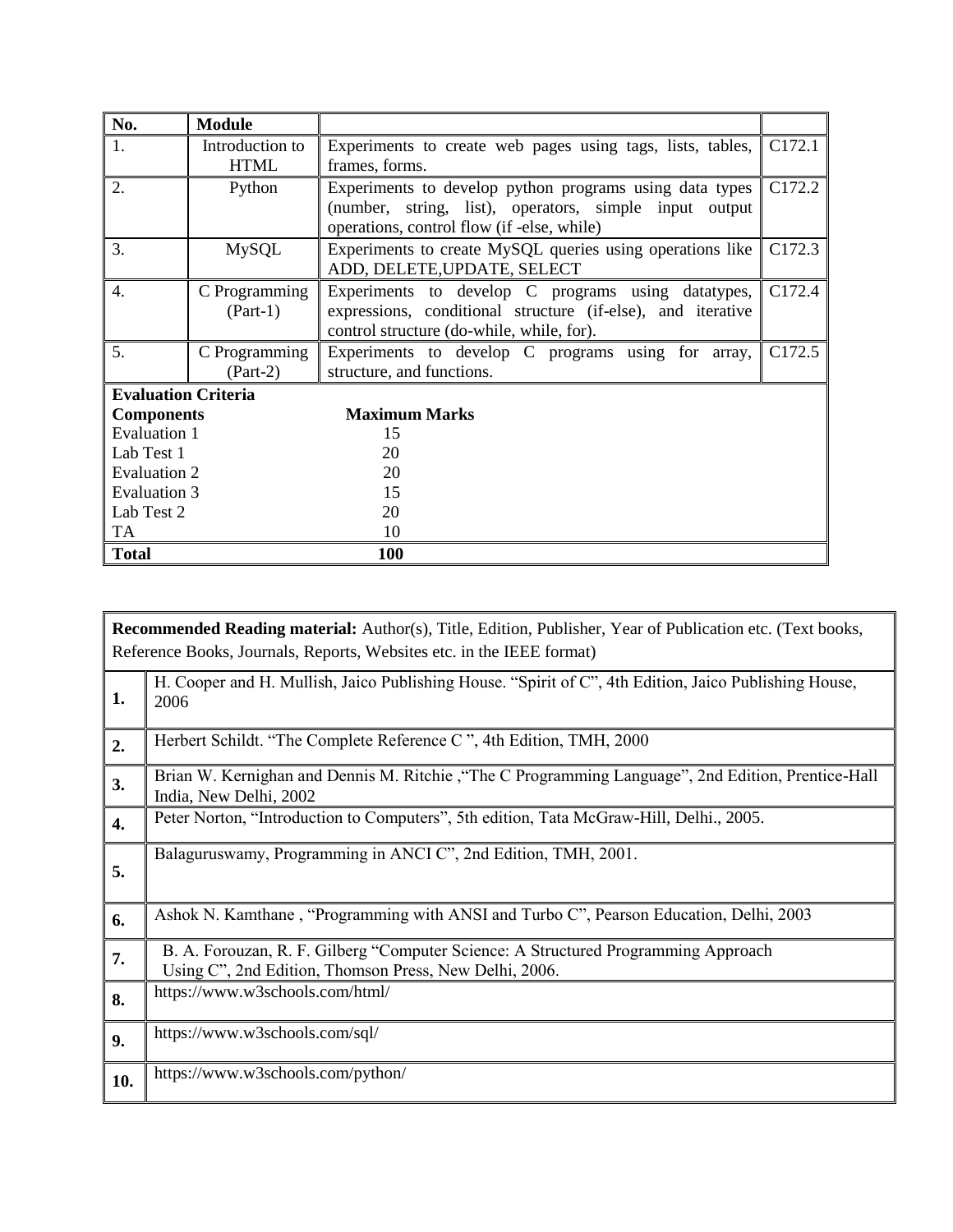#### **Detailed Syllabus Lecture-wise Breakup**

| LECULLE-WISE DI CANUP                                                    |                                                                                                                                               |                                |  |                                                                                                                                                                                                                                        |                               |  |                                |
|--------------------------------------------------------------------------|-----------------------------------------------------------------------------------------------------------------------------------------------|--------------------------------|--|----------------------------------------------------------------------------------------------------------------------------------------------------------------------------------------------------------------------------------------|-------------------------------|--|--------------------------------|
| <b>Course Code</b>                                                       | 15B11MA111<br><b>Semester Odd</b><br>Semester I                                                                                               |                                |  |                                                                                                                                                                                                                                        | <b>Session</b> 2018-2019      |  |                                |
|                                                                          |                                                                                                                                               |                                |  |                                                                                                                                                                                                                                        |                               |  | Month from July 2018- Dec 2018 |
| <b>Course Name</b><br>Mathematics-1                                      |                                                                                                                                               |                                |  |                                                                                                                                                                                                                                        |                               |  |                                |
| $3-1-0$<br>$\overline{4}$<br><b>Contact Hours</b><br><b>Credits</b>      |                                                                                                                                               |                                |  |                                                                                                                                                                                                                                        |                               |  |                                |
| <b>Faculty</b>                                                           |                                                                                                                                               | Coordinator(s)                 |  | Prof. Sanjeev Sharma, Dr. Dinesh Bisht                                                                                                                                                                                                 |                               |  |                                |
| (Names)                                                                  |                                                                                                                                               | Teacher(s)<br>(Alphabetically) |  | Dr. Amita Bhagat, Dr. Anuj Bhardwaj, Dr. Anuj Kumar, Dr.<br>Dinesh Bisht, Dr. Lokendra Kumar, Dr. Neha Ahalawat, Dr.<br>Pankaj Kumar Srivastava, Prof. R. C. Mittal, Prof. Sanjeev<br>Sharma, Dr. Sudhakar Chaudhary, Dr. Yogesh Gupta |                               |  |                                |
| <b>COURSE OUTCOMES</b><br><b>LEVELS</b>                                  |                                                                                                                                               |                                |  |                                                                                                                                                                                                                                        | <b>COGNITIVE</b>              |  |                                |
| After pursuing the above mentioned course, the students will be able to: |                                                                                                                                               |                                |  |                                                                                                                                                                                                                                        |                               |  |                                |
| C <sub>105.1</sub>                                                       | explain the concepts of limits, continuity and differentiability of<br>functions of several variables.                                        |                                |  |                                                                                                                                                                                                                                        | Understanding<br>Level $(C2)$ |  |                                |
| C <sub>105.2</sub>                                                       | explain the Taylor's series expansion of functions of several variables<br>and apply it in finding maxima and minima of functions.            |                                |  | <b>Applying Level</b><br>(C3)                                                                                                                                                                                                          |                               |  |                                |
| C105.3                                                                   | make use of double and triple integrals to find area and volume of<br>curves and surfaces.                                                    |                                |  | Applying Level<br>(C3)                                                                                                                                                                                                                 |                               |  |                                |
| C105.4                                                                   | explain the concepts of vector calculus and apply Green's, Stoke's and<br>Gauss divergence theorems in engineering problems.                  |                                |  |                                                                                                                                                                                                                                        | <b>Applying Level</b><br>(C3) |  |                                |
| C <sub>105.5</sub>                                                       | solve the ordinary differential equations and explain the concepts of<br>Laplace transform for solving engineering problems.                  |                                |  | Applying Level<br>(C3)                                                                                                                                                                                                                 |                               |  |                                |
| C105.6                                                                   | utilize matrix algebra for solving a system of linear equations and<br>explain eigenvalues, eigenvectors, diagonalization and quadratic form. |                                |  |                                                                                                                                                                                                                                        | <b>Applying Level</b><br>(C3) |  |                                |
| <b>Module</b>                                                            | Title of the<br><b>Topics in the Module</b>                                                                                                   |                                |  | No. of                                                                                                                                                                                                                                 |                               |  |                                |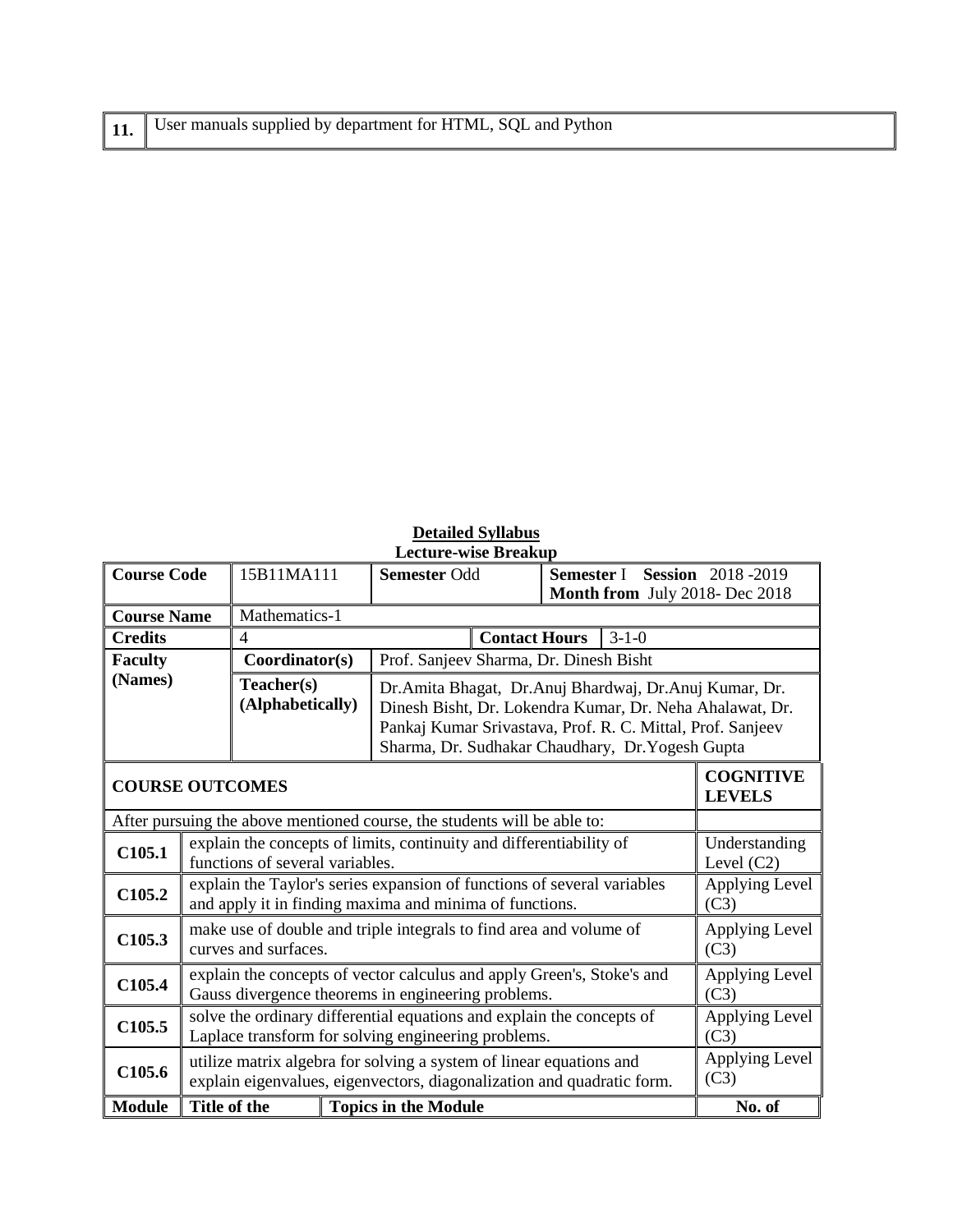| No. | <b>Module</b>                                                                                                                                                                      |                                                                                                                                         | <b>Lectures</b> for |  |  |  |
|-----|------------------------------------------------------------------------------------------------------------------------------------------------------------------------------------|-----------------------------------------------------------------------------------------------------------------------------------------|---------------------|--|--|--|
|     |                                                                                                                                                                                    |                                                                                                                                         | the module          |  |  |  |
| 1.  | Partial<br>differentiation                                                                                                                                                         | Chain rule, change of variables, Taylor's series for                                                                                    | 7                   |  |  |  |
|     |                                                                                                                                                                                    | function of two or more variables, maxima and<br>minima of function of two variables, Jacobians.                                        |                     |  |  |  |
| 2.  | Double integrals                                                                                                                                                                   | Change of order and change of variables, Gamma                                                                                          | $\overline{7}$      |  |  |  |
|     |                                                                                                                                                                                    | and Beta functions, Applications to areas and                                                                                           |                     |  |  |  |
|     |                                                                                                                                                                                    | volumes, Equations to curves and surfaces, Plots of                                                                                     |                     |  |  |  |
|     |                                                                                                                                                                                    | some well known curves and surfaces.                                                                                                    |                     |  |  |  |
| 3.  | Vector                                                                                                                                                                             | Gradient, divergence and curl, Normal and tangent                                                                                       | 3                   |  |  |  |
|     | Differentiation<br>to a plane surface.                                                                                                                                             |                                                                                                                                         |                     |  |  |  |
| 4.  | Vector                                                                                                                                                                             | Line integrals, Green's Theorem in a plane, surface                                                                                     | $\overline{7}$      |  |  |  |
|     | Integration                                                                                                                                                                        | integrals, Gauss and Stokes theorems.                                                                                                   |                     |  |  |  |
| 5.  | Differential                                                                                                                                                                       | Differential Equations with constant coefficients,                                                                                      | 6                   |  |  |  |
|     | Equations                                                                                                                                                                          | Cauchy-Euler equations, Equations of the form                                                                                           |                     |  |  |  |
|     |                                                                                                                                                                                    | $y''=f(y)$ , simple applications.                                                                                                       |                     |  |  |  |
| 6.  | Laplace                                                                                                                                                                            | Laplace Transform, inverse Laplace transform,                                                                                           | 6                   |  |  |  |
|     | Transform                                                                                                                                                                          | Dirac delta and unit step function, Solution of IVPs.                                                                                   |                     |  |  |  |
| 7.  | Matrices                                                                                                                                                                           | Linear dependence and independence of rows, row<br>echelon form, Rank, Gauss elimination method,                                        | 6                   |  |  |  |
|     | Eigen values and vectors, symmetric matrices,                                                                                                                                      |                                                                                                                                         |                     |  |  |  |
|     | Reduction to diagonal form Quadratic forms.                                                                                                                                        |                                                                                                                                         |                     |  |  |  |
|     | <b>Total number of lectures</b><br>42                                                                                                                                              |                                                                                                                                         |                     |  |  |  |
|     | <b>Evaluation Criteria</b>                                                                                                                                                         |                                                                                                                                         |                     |  |  |  |
|     | <b>Maximum Marks</b><br><b>Components</b>                                                                                                                                          |                                                                                                                                         |                     |  |  |  |
| T1  | 20                                                                                                                                                                                 |                                                                                                                                         |                     |  |  |  |
| T2  | 20                                                                                                                                                                                 |                                                                                                                                         |                     |  |  |  |
|     | <b>End Semester Examination</b><br>35                                                                                                                                              |                                                                                                                                         |                     |  |  |  |
|     | <b>TA</b><br>25 (Quiz, Assignments, Tutorials)                                                                                                                                     |                                                                                                                                         |                     |  |  |  |
|     | <b>Total</b><br><b>100</b>                                                                                                                                                         |                                                                                                                                         |                     |  |  |  |
|     | Recommended Reading material: Author(s), Title, Edition, Publisher, Year of Publication etc.<br>(Text books, Reference Books, Journals, Reports, Websites etc. in the IEEE format) |                                                                                                                                         |                     |  |  |  |
|     | Jain, R. K. &Iyenger, S. R. K., Advanced Engineering Mathematics, 3 <sup>rd</sup> Ed., Narosa                                                                                      |                                                                                                                                         |                     |  |  |  |
| 1.  | Publishing House, New Delhi, 2008.                                                                                                                                                 |                                                                                                                                         |                     |  |  |  |
| 2.  |                                                                                                                                                                                    | <b>Prasad, C.,</b> (a) Mathematics for Engineers (b) Advanced Mathematics for Engineers, Prasad                                         |                     |  |  |  |
|     | Mudranalaya, 1982.                                                                                                                                                                 |                                                                                                                                         |                     |  |  |  |
| 3.  |                                                                                                                                                                                    | Lipschutz, S., Lipsom, M., Linear Algebra, 3 <sup>rd</sup> Ed, Schaum Outline Series, 2001.                                             |                     |  |  |  |
| 4.  |                                                                                                                                                                                    | Thomas, G. B and Finney, R. L., Calculus and Analytical Geometry, 9th Ed., Pearson<br>Education Asia (Adisson Wesley), New Delhi, 2000. |                     |  |  |  |
| 5.  |                                                                                                                                                                                    | Stewart, J., Calculus, Early Trancendentals, 7th Ed., Cengage Learning, 2012.                                                           |                     |  |  |  |
|     |                                                                                                                                                                                    | Simmons, G. F., Differential Equations with Applications and Historical Notes, 2nd Ed.                                                  |                     |  |  |  |
| 6.  | McGraw Hill, 1991.                                                                                                                                                                 |                                                                                                                                         |                     |  |  |  |

#### **Detailed Syllabus Lecture-wise Breakup**

| 2018 - 2019<br>  Course Code<br><b>Session</b><br>Jdd<br>Semester:<br>emester: |
|--------------------------------------------------------------------------------|
|--------------------------------------------------------------------------------|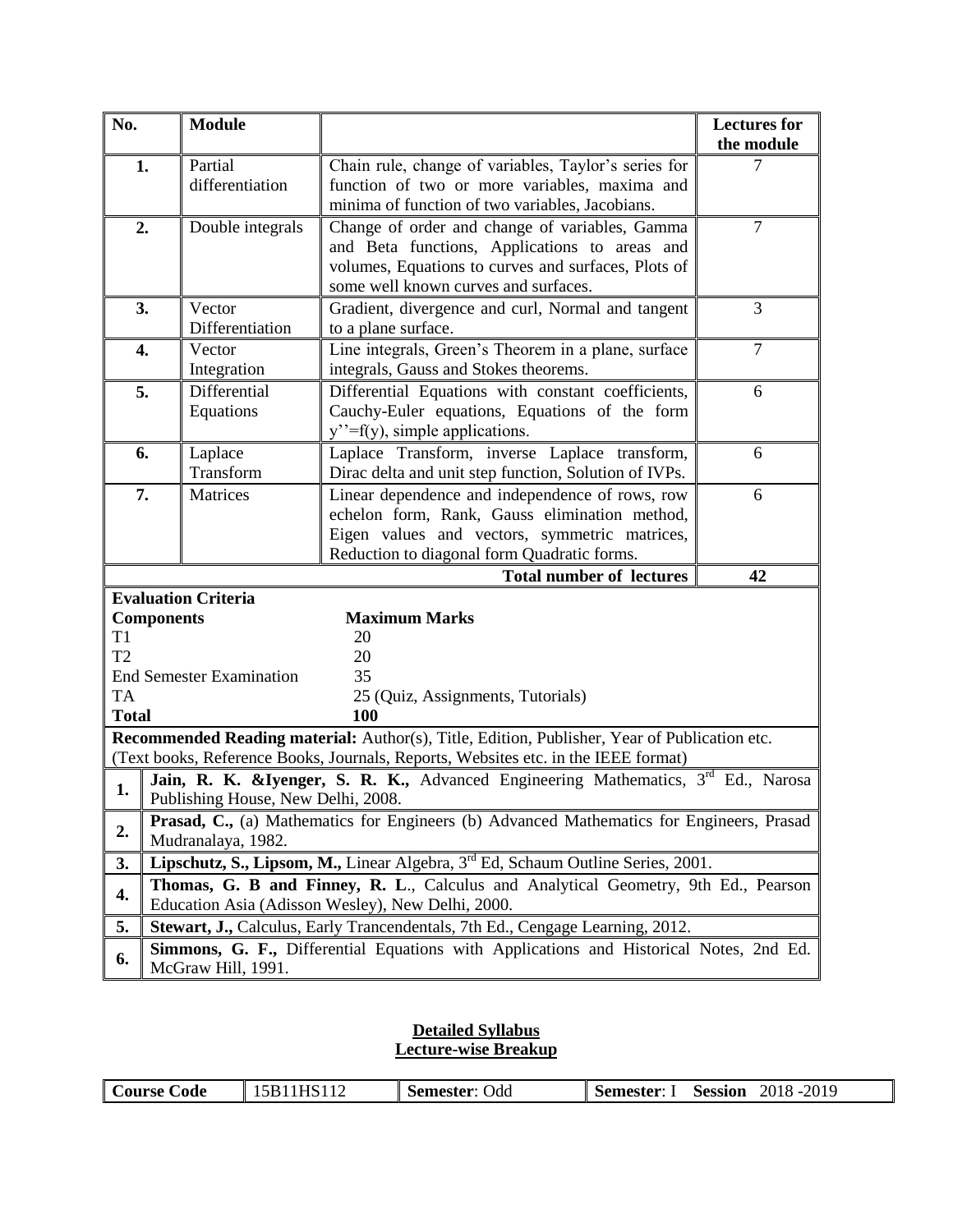|                        |                                | Month from July 18 to Dec 18                                                                                                                  |  |  |
|------------------------|--------------------------------|-----------------------------------------------------------------------------------------------------------------------------------------------|--|--|
| <b>Course Name</b>     | English                        |                                                                                                                                               |  |  |
| <b>Credits</b>         |                                | $2 - 1 - 0$<br><b>Contact Hours</b>                                                                                                           |  |  |
| <b>Faculty (Names)</b> | Coordinator(s)                 | Ms Puneet Pannu, Dr Anshu Banwari                                                                                                             |  |  |
|                        | Teacher(s)<br>(Alphabetically) | Dr Anshu Banwari, Dr Monali Bhattacharya, Dr Nilu Chaudhary, Dr<br>Santosh Dev, Ms Puneet Pannu, Dr. Santoshi Sengupta, Dr Ekta<br>Srivastava |  |  |

| <b>COURSE OUTCOMES</b> | <b>COGNITIVE</b><br><b>LEVELS</b>                                                                |                    |
|------------------------|--------------------------------------------------------------------------------------------------|--------------------|
| $\vert$ C114.1         | Develop an understanding and appreciate the basic aspects of English as a<br>communication tool. | Understand $(C2)$  |
| CI14.2                 | Apply the acquired skills in delivering effective presentations                                  | Apply $(C3)$       |
| $\vert$ C114.3         | Demonstrate an understanding of different forms of literature and rhetorical<br>devices          | Understand<br>(C2) |
| $\vert$ C114.4         | Examine literature as reflection of individual and society                                       | Analyse (C4)       |
| $\overline{C}$ 114.5   | Compose different forms of professional writing                                                  | Create $(C6)$      |
| CI14.6                 | Apply Phonetics through theory and practice for better pronunciation                             | Apply (C3)         |

| <b>Module</b> | <b>Title of the Module</b>                | <b>Topics in the Module</b>                                                                                                                                                                                                                                                                                                                                                     | <b>No. of Lectures</b> |
|---------------|-------------------------------------------|---------------------------------------------------------------------------------------------------------------------------------------------------------------------------------------------------------------------------------------------------------------------------------------------------------------------------------------------------------------------------------|------------------------|
| No.           |                                           |                                                                                                                                                                                                                                                                                                                                                                                 | for the module         |
| 1.            | English as a<br><b>Communication Tool</b> | Basic aspects of English<br>·LSRW: Listening, Speaking, Reading, Writing<br>Non Verbal Communication: Body Language, Voice<br>Modulation, Posture<br>Gambits<br>Phonetics: Pronunciation, Stress, Rhythm, Intonation                                                                                                                                                            | 10                     |
| 2.            | through<br>Language<br>Literature         | <b>Short Stories</b><br>Too Bad by Isaac Asimov<br>The Castaway by Rabindranath Tagore<br><b>Poems</b><br>The Highwayman by Alfred Noyes<br>Where the mind is without fear by Rabindranath Tagore<br>"If" by Rudyard Kipling<br>Ode to Clothes by Pablo Nerruda<br><b>One act Play</b><br>Refund by Fritz Karinthy<br><b>Famous Speech</b><br>Swami Vivekanand's Chicago Speech | 10                     |
| 3.            | Professional<br>Application/Writing       | <b>Textual Organization</b><br>·Letter Writing<br><b>Circulars</b><br>·Notices<br>· Agenda<br>·Minutes                                                                                                                                                                                                                                                                          | 8                      |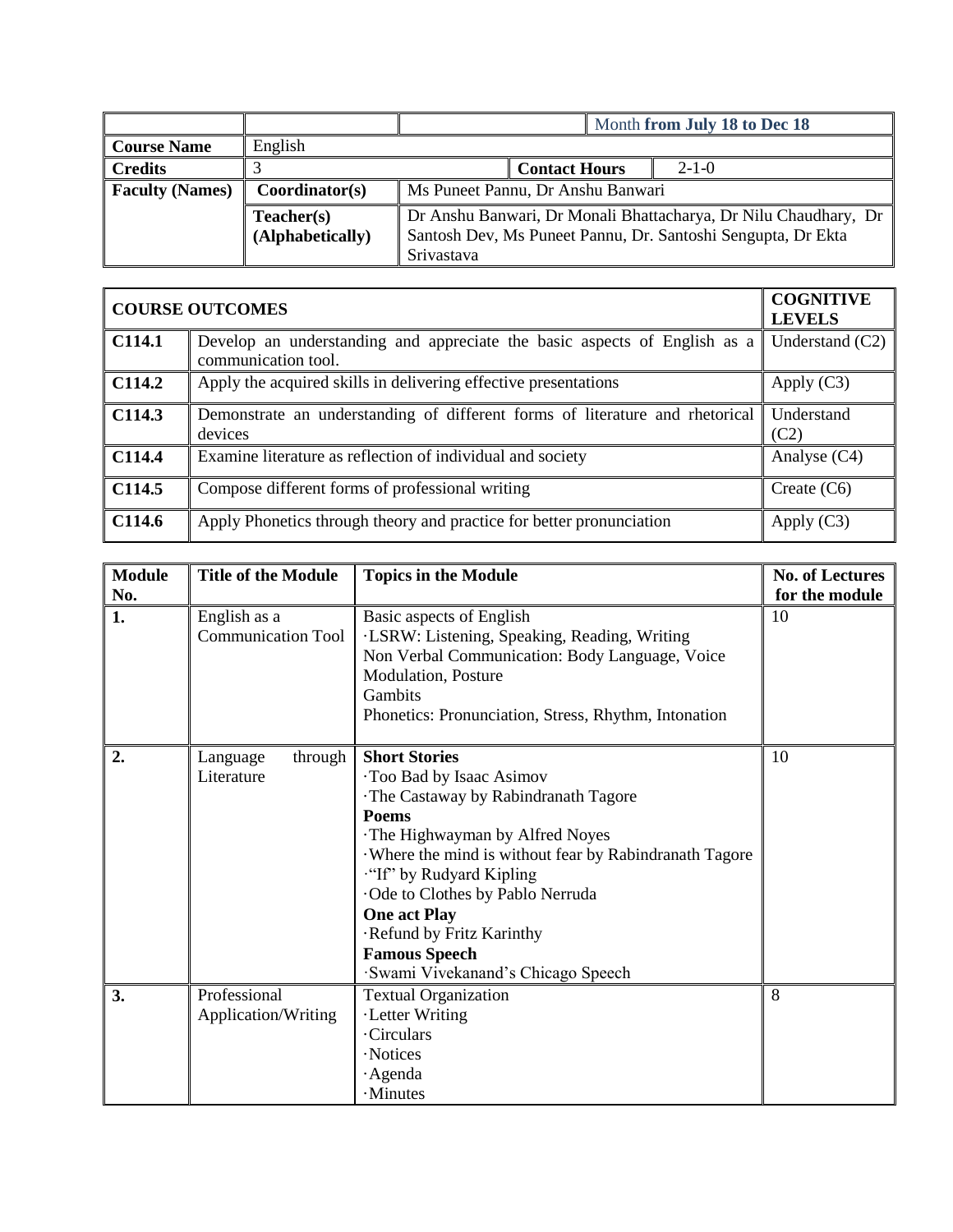|                | Report Writing                                                                                                                                                                          |  |  |  |  |  |
|----------------|-----------------------------------------------------------------------------------------------------------------------------------------------------------------------------------------|--|--|--|--|--|
|                | <b>Total number of Lectures</b><br>28                                                                                                                                                   |  |  |  |  |  |
|                | <b>Evaluation Criteria</b>                                                                                                                                                              |  |  |  |  |  |
|                | <b>Maximum Marks</b><br><b>Components</b>                                                                                                                                               |  |  |  |  |  |
| T <sub>1</sub> | 20                                                                                                                                                                                      |  |  |  |  |  |
| T <sub>2</sub> | 20                                                                                                                                                                                      |  |  |  |  |  |
|                | <b>End Semester Examination</b><br>35                                                                                                                                                   |  |  |  |  |  |
| TA             | 25 (Assignment, Creative Project, Test, Oral Questions)                                                                                                                                 |  |  |  |  |  |
| <b>Total</b>   | <b>100</b>                                                                                                                                                                              |  |  |  |  |  |
|                | Recommended Reading material: Author(s), Title, Edition, Publisher, Year of Publication etc. (Text books,<br>Reference Books, Journals, Reports, Websites etc. in the IEEE format)      |  |  |  |  |  |
| 1.             | C.L.Bovee, J.V.Thill, M.Chaturvedi, Business Communication Today, 9th Ed, Pearson Education,<br>copyright@ Dorling Kinderslay (India) Pvt Ltd,2009                                      |  |  |  |  |  |
| 2.             | Kelly M. Quintanilla and S.T.Wahl, Business and Professional Communication, Sage Publications Pvt<br>India Ltd, 2011                                                                    |  |  |  |  |  |
| 3.             | S. Kumar and Pushp Lata, Communication Skills, Oxford University Press, 1st, Ed. 2011                                                                                                   |  |  |  |  |  |
| 4.             | R.K Bansal, and J.B Harrison, Spoken English for India, Orient Longman                                                                                                                  |  |  |  |  |  |
| 5              | Alfred Noyes, "The Highwayman", Oxford University Press, USA, Sep 1999                                                                                                                  |  |  |  |  |  |
| 6              | <b>Rabindranath Tagore,</b> "Where the Mind is without Fear", BK Classics                                                                                                               |  |  |  |  |  |
| $\overline{7}$ | Rudyard Kipling, "If", If Handbook, Creative Editions, 2014                                                                                                                             |  |  |  |  |  |
| 8              | Pablo Neruda, "Ode To Clothes" Late & Posthumous Poems                                                                                                                                  |  |  |  |  |  |
| 9              | Isaac Asimov, "Too Bad", Robot Visions, ROC Books, New York, NY, USA, 1991                                                                                                              |  |  |  |  |  |
| 10             | RabindraNath Tagore, "The Castaway", Selected Short Stories, Introduction & translated by William<br>Radice", Penguin Classics                                                          |  |  |  |  |  |
| 11             | Fritz Karinthy, "The Refund", A Play in One Act adapted by Percival Wilde, French's Acting Edition,<br>London                                                                           |  |  |  |  |  |
| 12             | Swami Vivekananda & Sankar Srinivasan, "Sisters & Brothers of America: Speech at World<br>Parliament of Religions, Chicago, 1893", Creative Space Independent Publishing Platform, 2015 |  |  |  |  |  |

| <b>Course Code</b> | 15B17PH171 | <b>Semester</b><br>Odd | 2018-2019<br><b>Session</b><br>- Semester |
|--------------------|------------|------------------------|-------------------------------------------|
|                    |            |                        | <b>Month from: July - December</b>        |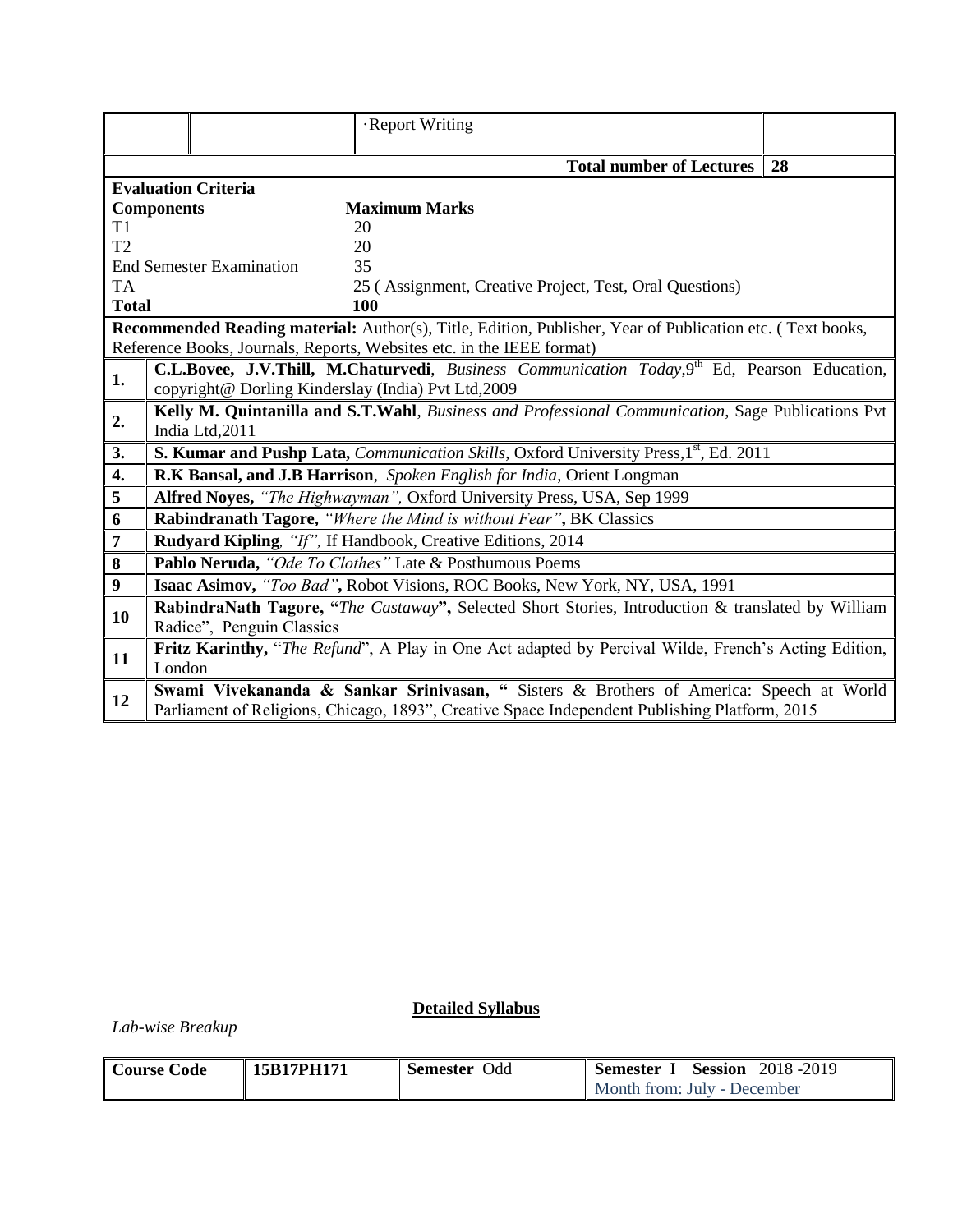| Course<br>$ -$<br><b>Name</b> | <b>Physics</b><br>Lab-1 |               |          |
|-------------------------------|-------------------------|---------------|----------|
| Credits                       | UΙ                      | Contact Hours | ∩∕<br>∪∠ |

| <b>Faculty (Names)</b> | Coordinator(s)   | Himanshu Pandey and Anshu D. Varshney                        |
|------------------------|------------------|--------------------------------------------------------------|
|                        | Teacher(s)       | Alok Pratap Singh Chauhan, Amit Verma, Anuj Kumar, Anuraj    |
|                        | (Alphabetically) | Panwar, Anshu D. Varshney, Bhubesh Chander Joshi, D. K. Rai, |
|                        |                  | Dinesh Tripathi, Manoj Kumar, Manoj Tripathi, N. K. Sharma,  |
|                        |                  | Navendu Goswami, Prashant Chauhan, S. C. Katyal, Sandeep     |
|                        |                  | Chhoker, Swati Rawal, Vikas Malik, Vivek Sajal               |

|        | <b>COURSE OUTCOMES</b>                                                                          | <b>COGNITIVE LEVELS</b> |
|--------|-------------------------------------------------------------------------------------------------|-------------------------|
| C170.1 | Recall optics and modern physics principles behind the experiments.                             | Remembering (C1)        |
| C170.2 | Explain the experimental setup and the principles involved behind the<br>experiments performed. | Understanding $(C2)$    |
| C170.3 | Plan the experiment and set the apparatus and take measurements.                                | Applying $(C3)$         |
| C170.4 | Analyze the data obtained and calculate the error.                                              | Analyzing (C4)          |
| C170.5 | Interpret and justify the results.                                                              | Evaluating (C5)         |

| <b>Module</b>              | <b>Title of the Module</b> | CO<br><b>List of Experiments</b>                                          |         |
|----------------------------|----------------------------|---------------------------------------------------------------------------|---------|
| No.                        |                            |                                                                           |         |
| 1.                         | Optics                     | 1. To determine the wavelength of sodium light with the                   | $1-5$   |
|                            |                            | help of Newton's rings setup                                              |         |
|                            |                            | 2. To determine the wavelength of sodium light with the                   |         |
|                            |                            | help of Fresnel's Bi-prism                                                |         |
|                            |                            | 3. To find the specific rotation of cane- sugar solution by a             |         |
|                            |                            | polarimeter at room temperature, using half-shade / Bi-<br>quartz device. |         |
|                            |                            | 4. To determine the dispersive power of the material of a                 |         |
|                            |                            | prism with the help of a spectrometer.                                    |         |
|                            |                            | 5. To determine the wavelength of prominent spectral lines                |         |
|                            |                            | of mercury light by a plane transmission grating using                    |         |
|                            |                            | normal incidence method                                                   |         |
| 2.                         | <b>Modern Physics</b>      | 6. To study the Photoelectric effect and determine the                    | $1-5$   |
|                            |                            | value of Planck's constant.                                               |         |
|                            |                            | 7. Determination of Planck's constant by measuring                        |         |
|                            |                            | radiation in a fixed spectral range.                                      |         |
| 3.                         | Electricity<br>and         | 8. To verify Stefan's law by electrical method.                           | $1 - 5$ |
|                            | Magnetism                  | 9. To determine the resistance per unit length of Carey                   |         |
|                            |                            | Foster's bridge wire and specific resistance of the material              |         |
|                            |                            | of the given wire using Carey Foster's bridge.                            |         |
|                            |                            | 10. To study the variation of magnetic field with distance,               |         |
|                            |                            | along the axis of Helmholtz galvanometer, and to estimate                 |         |
|                            |                            | the radius of the coil.                                                   |         |
| <b>Evaluation Criteria</b> |                            |                                                                           |         |
| <b>Components</b>          |                            | <b>Maximum Marks</b>                                                      |         |
| Mid Term Viva (V1)         |                            | 20                                                                        |         |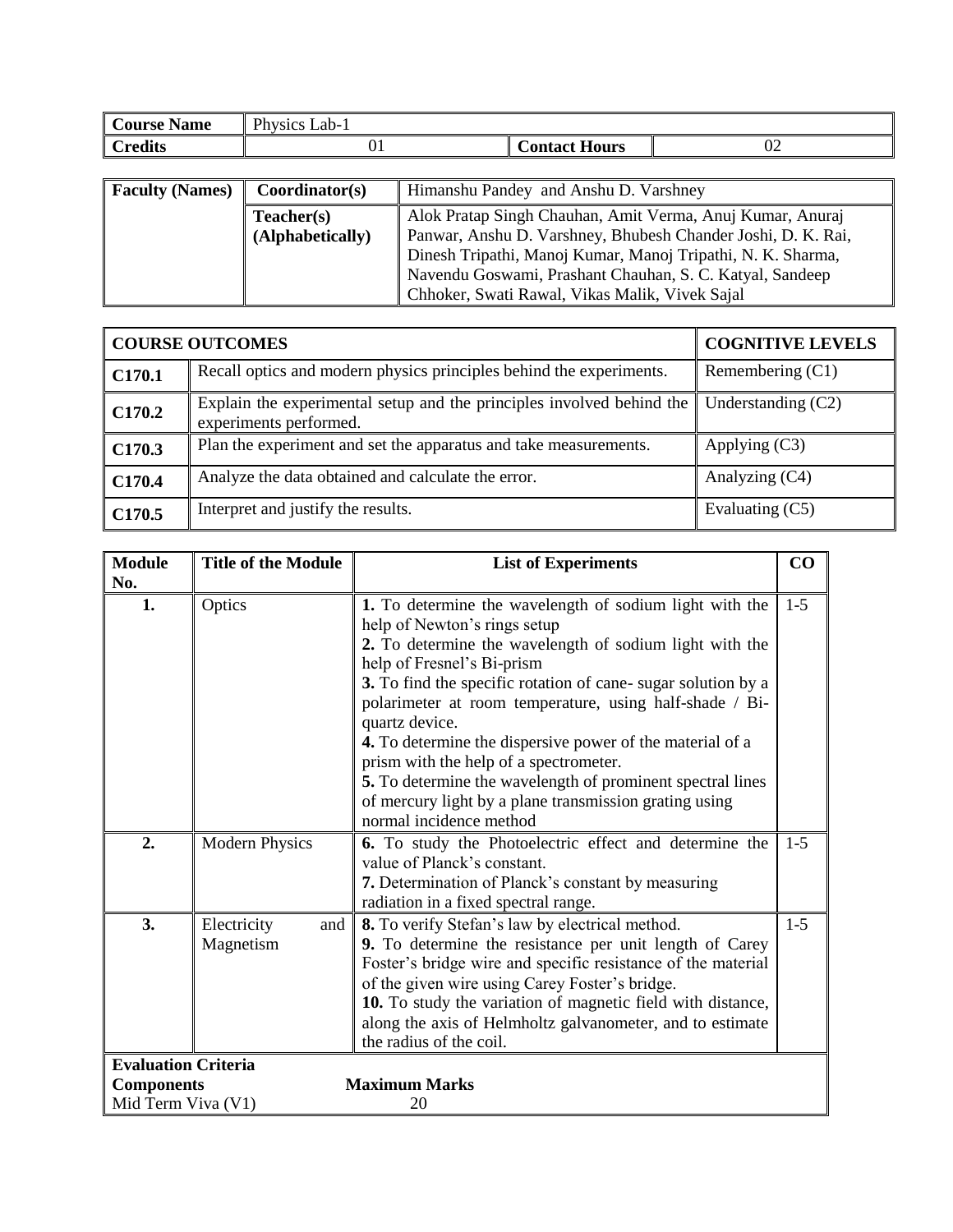| End Term Viva (V2) | n۵<br>∠∪ |  |
|--------------------|----------|--|
| D <sub>2</sub> D   | 60       |  |
| <b>Total</b>       | 100      |  |

| <b>Recommended Reading material:</b> Author(s), Title, Edition, Publisher, Year of Publication etc. (Text books, |  |  |
|------------------------------------------------------------------------------------------------------------------|--|--|
| Reference Books, Journals, Reports, Websites etc. in the IEEE format)                                            |  |  |
| Dey and Dutta, <i>Practical Physics</i> , Kalyani Publication.                                                   |  |  |
| Experiment hand-outs.                                                                                            |  |  |

| <b>Course Code</b>                    | 18B15GE112 | <b>Semester: EVEN</b> |                      | <b>Semester II Session</b> 2018-2019 |
|---------------------------------------|------------|-----------------------|----------------------|--------------------------------------|
|                                       |            |                       |                      | Month from August                    |
| <b>WORKSHOP</b><br><b>Course Name</b> |            |                       |                      |                                      |
| <b>Credits</b><br>1.5                 |            |                       | <b>Contact Hours</b> |                                      |

| <b>Faculty (Names)</b> | Coordinator(s)   | Nitesh Kumar  |
|------------------------|------------------|---------------|
|                        | Teacher(s)       | Chandan kumar |
|                        | (Alphabetically) | Madhu Jhariya |
|                        |                  | Nitesh Kumar  |
|                        |                  | Vimal Saini   |

|                 | <b>COURSE OUTCOMES</b>                                                                                  | <b>COGNITIVE LEVELS</b>  |
|-----------------|---------------------------------------------------------------------------------------------------------|--------------------------|
| CO <sub>1</sub> | Learn the basic of manufacturing environment and various safety<br>measures associated with it.         | Remembering<br>(Level I) |
| CO <sub>2</sub> | Apply the appropriate tools to fabricate joints utilizing work-bench<br>tools.                          | Applying<br>(Level III)  |
| CO <sub>3</sub> | Create various prototypes in the carpentry trade, fitting trade, welding<br>trade and tin smithy trade. | Creating<br>(Level VI)   |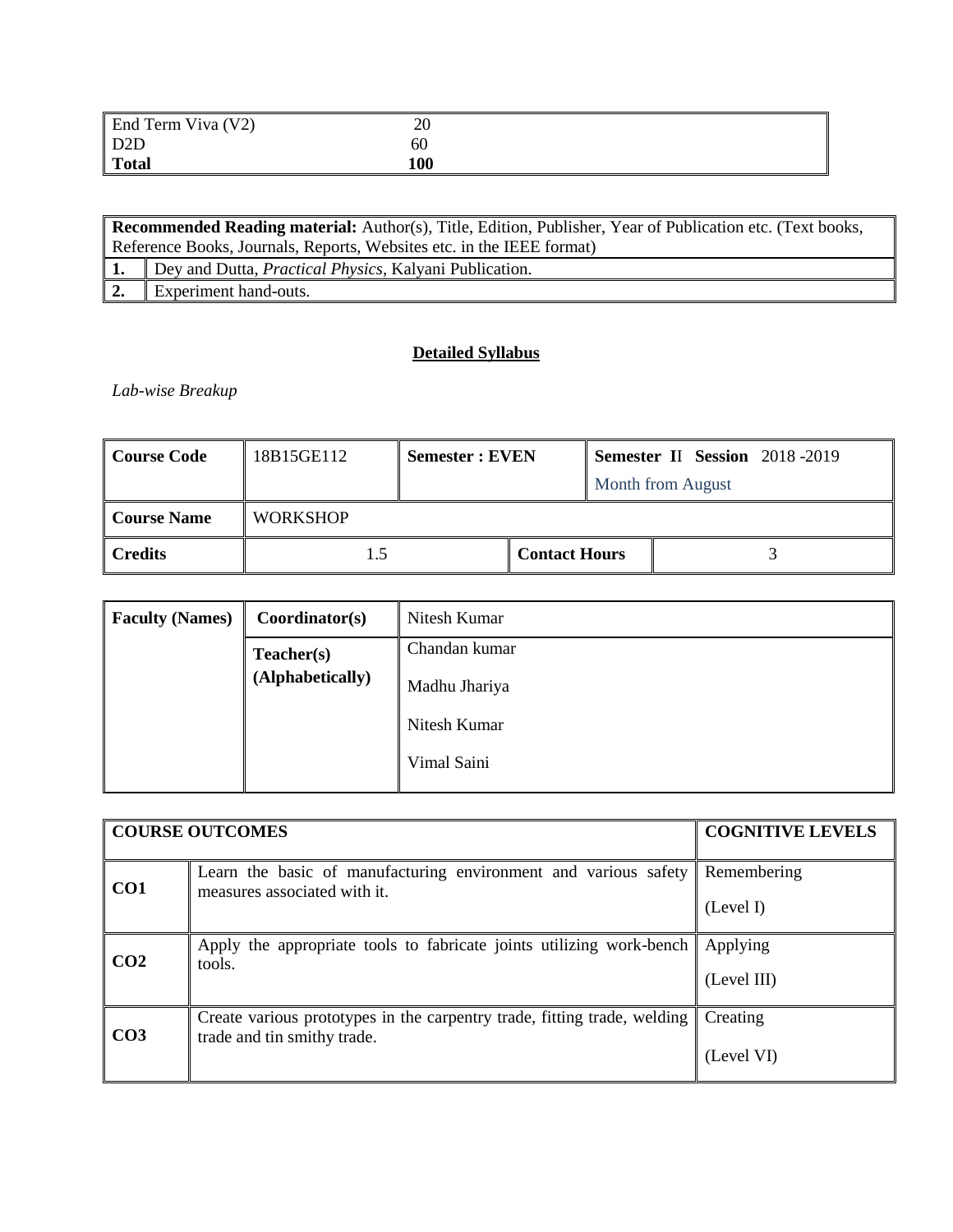|            | Demonstrate the working principle of lathe, shaper and milling Understanding,     |            |
|------------|-----------------------------------------------------------------------------------|------------|
| $\mid$ CO4 | machines and able to fabricate the prototypes of desired shape and<br>accuracies. | (Level II) |

| <b>Module</b><br>No.                                      | Title of the<br><b>Module</b> | <b>List of Experiments</b>                                                                       | CO              |  |
|-----------------------------------------------------------|-------------------------------|--------------------------------------------------------------------------------------------------|-----------------|--|
| 1.                                                        | Carpentry                     | Preparation of T joint as per the given specification.                                           | CO2, CO3        |  |
|                                                           |                               | Preparation of Dovetail joint as per given specification.                                        |                 |  |
| 2.                                                        | <b>Welding Shop</b>           | To study Gas welding and Arc welding equipment.                                                  | CO2, CO3        |  |
|                                                           |                               | To make Butt joint and Lap joint.                                                                |                 |  |
| 3.                                                        | Metal<br>Sheet                | To Prepare a Square tray using GI sheet.                                                         | CO2, CO3        |  |
|                                                           | Shop                          | To Prepare a funnel using GI sheet.                                                              |                 |  |
| 4.                                                        | <b>Fitting Shop</b>           | To Prepare V groove fit as per given specifications.                                             | CO2, CO3        |  |
|                                                           |                               | To Prepare Square fit as per given specifications.                                               |                 |  |
| 5.                                                        | Machine Shop                  | To Perform Turning, facing and grooving operation on Lathe.                                      | CO <sub>4</sub> |  |
|                                                           |                               | To perform Slotting operation on Shaper Machine.                                                 |                 |  |
|                                                           |                               | To perform face milling operation on Milling Machine.                                            |                 |  |
| <b>Evaluation Criteria</b>                                |                               |                                                                                                  |                 |  |
| <b>Components</b><br>Mid Term Exam<br>End Term Exam<br>TA |                               | <b>Maximum Marks</b><br>20<br>20<br>60 (Experimental Work $(30)$ + File Work $(20)$ + Attendance |                 |  |
| $(10)$ ) Total                                            |                               | <b>100</b>                                                                                       |                 |  |

|               | <b>Recommended Reading material:</b> Author(s), Title, Edition, Publisher, Year of Publication etc. (Text books,<br>Reference Books, Journals, Reports, Websites etc. in the IEEE format)   |  |  |  |  |
|---------------|---------------------------------------------------------------------------------------------------------------------------------------------------------------------------------------------|--|--|--|--|
|               | Hajra Choudhury S.K., Hajra Choudhury A.K. and Nirjhar Roy S.K., "Elements of Workshop<br>Technology", Vol. I 2008 and Vol. II 2010, Media promoters and publishers private limited, Mumbai |  |  |  |  |
| <sup>2.</sup> | Kalpakjian S. And Steven S. Schmid, "Manufacturing Engineering and Technology", 4th<br>edition, Pearson Education India Edition, 2002.                                                      |  |  |  |  |